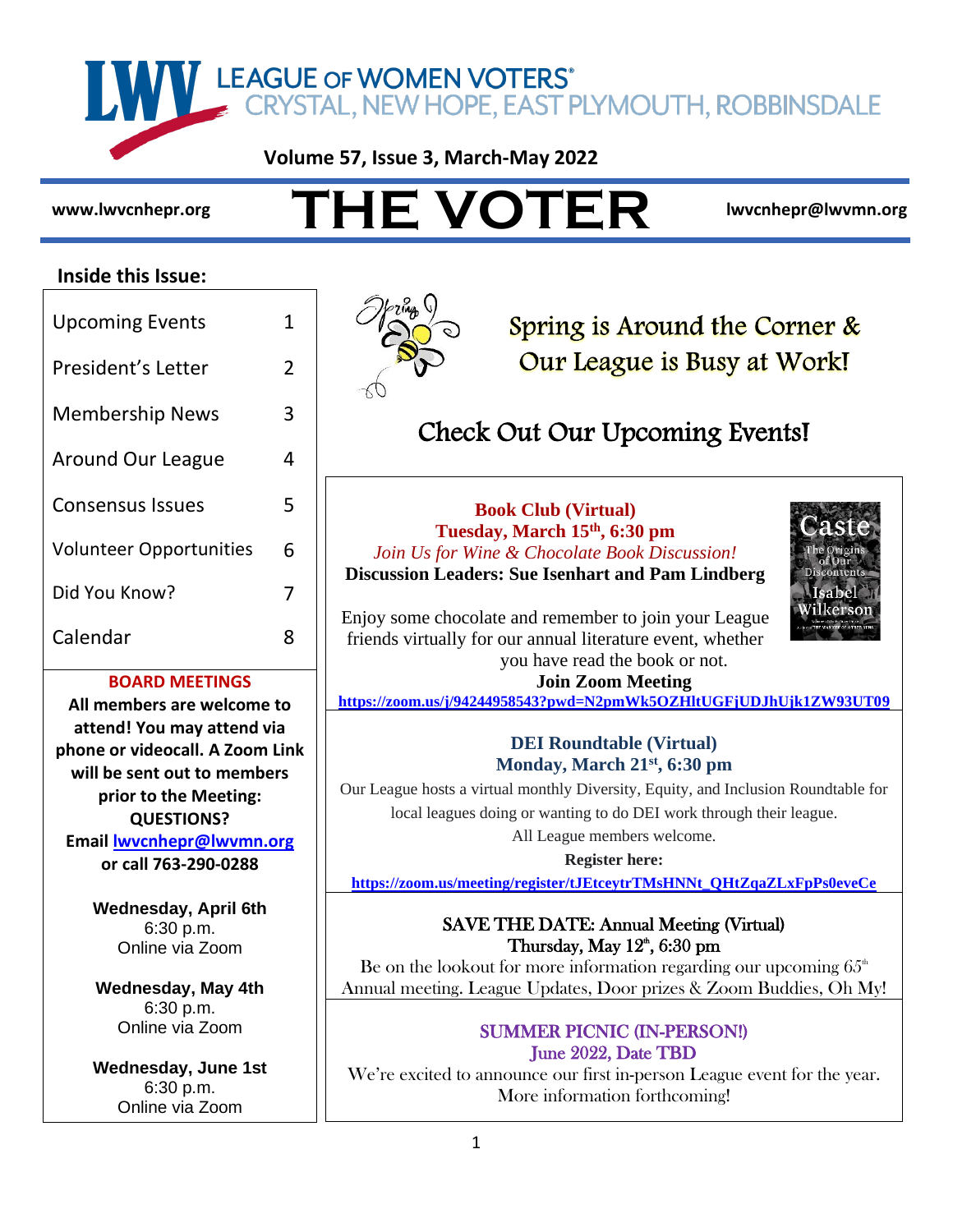## *President's Letter*

March 2022

Dear League Members,

Happy Belated New Year! As we enter a third year of a pandemic, virtual meetings and social distancing ensure that there is a place for everyone in League of Women Voters. While social events help make League fun, League also takes positions on a multitude of issues. That is how and why you can find your niche in League and let your voice be heard.

League MN and US have positions on a broad range of policy issues, in addition to voters' rights. Position statements are adopted after extensive studies and with feedback from local Leagues. You can review these positions at: [LWVMN.org/our-positions.](http://lwvmn.org/our-positions)

This year LWVMN is looking at three issues; Firearms Study, Death With Dignity/Medical Aid in Dying, and Metropolitan County Government Study. It is unusual to have this many issues come to local Leagues for review and feedback during a single year. Stay tuned for dates and times when our League will review each of these studies. *Your input is important* as LWVMN considers adopting or updating a position on each of these issues.

Once a study is adopted at Convention it becomes part of LWVMN's Program For Action and it is then is automatically our local League position, which is why your input is important in the earlier stages. LWV Minnesota is part of LWV United States, LWVMN automatically adopts all LWVUS positions within their *Impact on the Issues* publication (found at [LWVMN.org/our-positions\)](http://lwvmn.org/our-positions). LWVMN's *Program For Action* provides an overview of the US positions alongside the state-specific positions LWV Minnesota has adopted as well. Great bedtime reading!

Please visit the **LWVMN**.org website - it is packed with information about where League MN and US stand on a number of issues, voter information, advocacy opportunities, committee supports and updates on other Leagues around the state.

As I wrap up this letter I want to thank you for your confidence in me as actingpresident and invite all members to attend virtual board meetings held on the first Wednesday of each month and to participate in discussions. This is one way we can stay connected while in-person is not possible or comfortable for most people.

*Patsy Green* Acting President of the LWV-CNHEPR

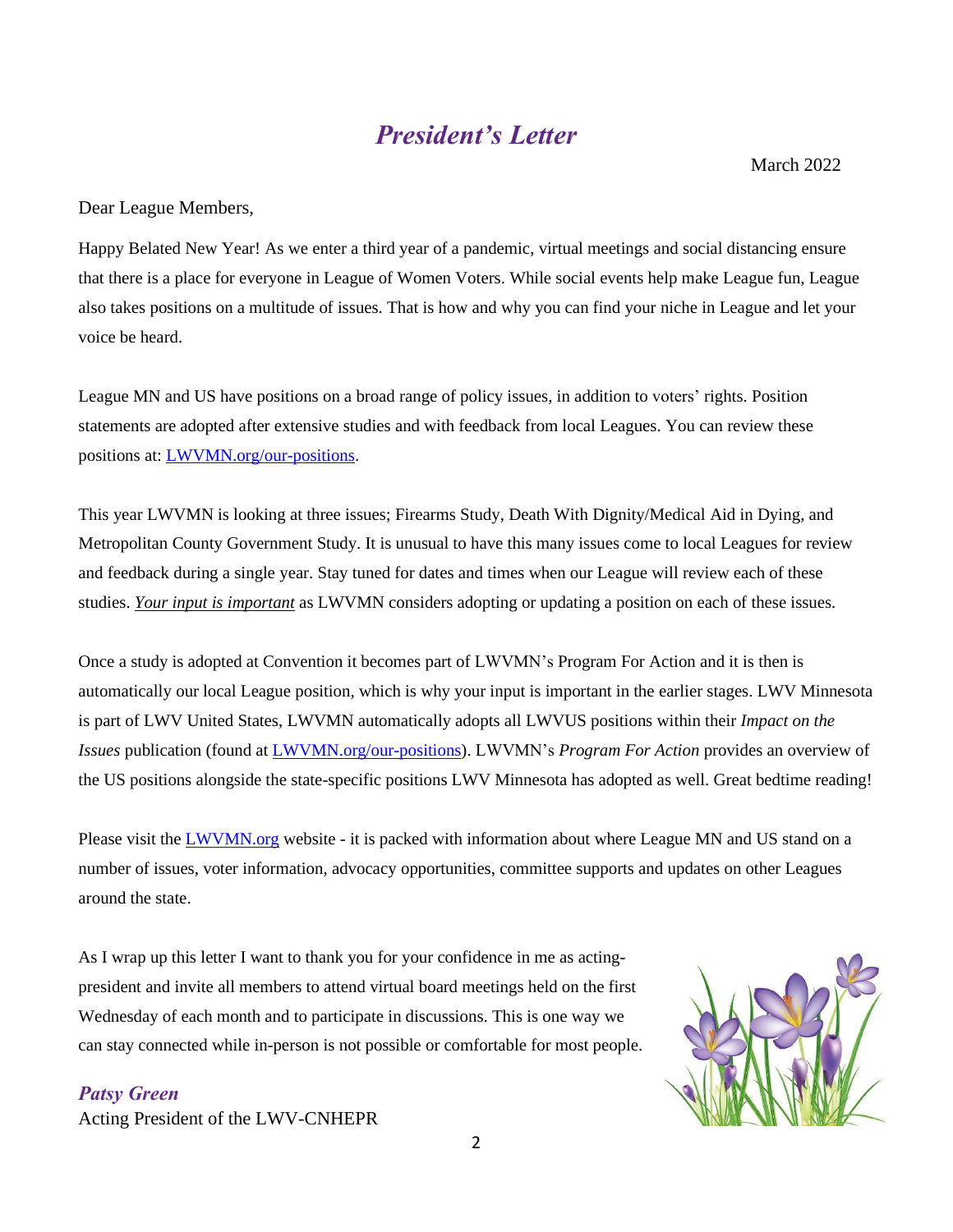## MEMBERSHIP NEWS



**With spring just around the corner and an election on the horizon,** there are going to be more opportunities to get involved with the League. Currently, we have 47 members, so we've been able to maintain our membership through these strange pandemic times. Technology helped us a great deal, but has its limitations. We know that people get involved with the League for many reasons, but staying engaged often has to do with connection. For some members, virtual meetings have been convenient and useful, for others,

difficult to access, and off-putting. We hope to enliven and re-engage our membership, so that we can continue to do our mission effectively.

**The benefits of being in the League** mean we can learn about the policies and elections in our communities and in our country. We serve our communities by providing information to and encouragement for citizens to stay engaged with the process. Another benefit is the connection we can make with others in our communities. This has been the challenge over the last couple of years.

We're on the verge of shifting to more in-person activities and opportunities to get to know each other and connect, so this is a great time to join!

Know someone who wants to get more involved? They can join through our website a[t www.lwvcnhepr.org](http://www.lwvcnhepr.org/) or email me at *[lwvcnhepr@lwvmn.org.](mailto:lwvcnhepr@lwvmn.org)*

*Michelle Jayne, Membership Chair*

## **Welcome to Our New Members!**

Tracy Gau from Crystal and Pauline Wahl from Maple Grove have joined our League. We can look forward to seeing some new faces, as well as reacquainting ourselves in the spring!

## Thank you for Volunteering!

Thank you to **Patsy Green** for stepping up as Acting Vice President.

We greatly appreciated **Kathy Pederson's** service to the Board and are delighted that she continues to do great work with the Action and Advocacy Committee.

Many thanks to **Cheryl Felix** for serving as Treasurer for our league and who continues to be a valuable member of our League.

Applause for **Lois Wendt** who dealt with the frustrating process of planning for in-person events only to have them cancelled. We're grateful for her efforts!

**Sherry Tyrell** deserves a shout out for facilitating and walking us through LWV US policy stances for our 2022 Lively Issues event. It was a small group, but a great conversation.

Thank you to **Kathy Lund** who has, for the last year or more, shepherded our League through the redistricting process, keeping us informed and educated about events and timelines.

With gratitude to **Marty Charbonneau**, **Patsy Green**, and **Kathy Pederson** for facilitating our 2022 Legislative Interviews in February and to our member Senator Ann Rest, for participating. If you have not seen those interviews, but need the links, call Michelle at 763-923-3787 or email lwycnhepr@lwymn.org.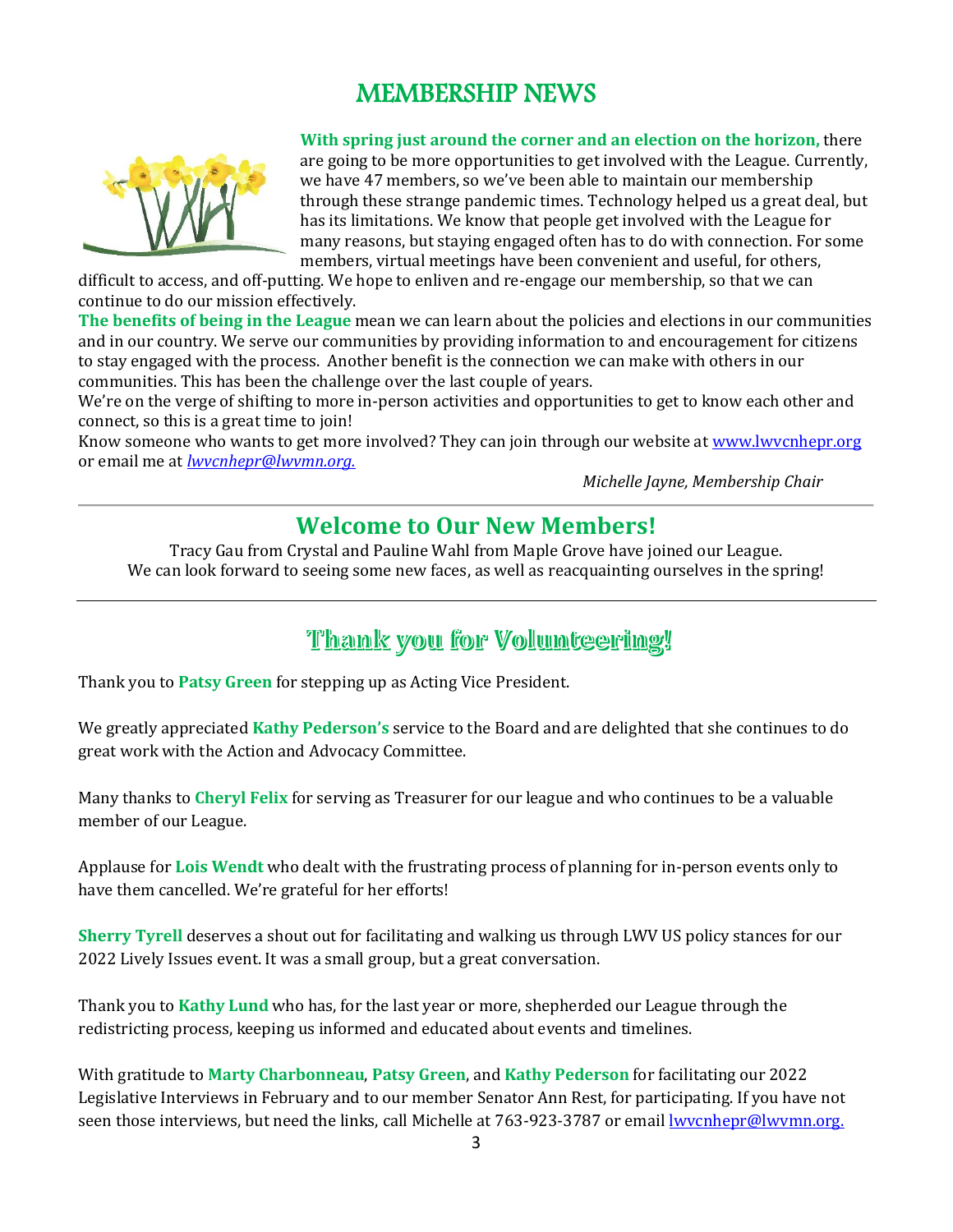## **Around Our League**

#### *Welcome and Thank You to Our 2021-2022 Youth Civic Engagement Fellows!*

Last year, our League submitted a grant application to the LWVMN's Youth Civic Engagement Fellowship Program. We were awarded a grant to sponsor two students to develop civic/voter activity projects geared towards youth voter engagement. Teri Blonigan is facilitating the program and is working with our students to develop their projects. One of the projects is to create posters with QR codes that will take eligible voters directly to the voter registration website. These will be put up in Armstrong and Cooper high schools.

We're delighted to introduce Shani Anduru and Alenna White!

*"Hello, I'm Shani Anduru! I'm an 11th grader at Robbinsdale Armstrong High School. The reason for my interest in LWV was the*  fact that I think voting is essential to our society, and I liked what it *stands for. I'm excited to be a part of it, especially since I haven't done anything like this before."*





*"Hi, I'm Alenna and I am really excited to be a part of LWV this year! I am a junior attending Armstrong High School. I love to sing and I am a part of Chamber singers, Girls United and Armstrong Fastpitch. Outside of school I play fastpitch for Midwest Speed, I love to hike and make covers of my favorite songs with my guitar and piano."*

### *DIVERSITY, EQUITY, AND INCLUSION (DEI): What Does It Mean? How Does It Impact Our Mission to Educate and Encourage Active Participation in Our Political Processes?*

We are seeing references to Diversity, Equity, and Inclusion (DEI) in workplaces, local politics, and education. The League also has policy positions related to DEI. Last year, our local league added a DEI board position, committee, and line item to our budget, but do you know what it means?

DEI is inextricably linked with our mission to encourage active voter participation. It serves as a framework through which we can view all of our voter services events, our membership recruiting process, and how we function as a League. It gives us an opportunity to reach out and engage those community members who are not actively engaged in the process, make welcoming space for new members, and gain new perspectives on how to best reach potential voters.

DEI is about growing our league's potential to be an active and positive force in our community, to ensure that all citizens have access to information and are empowered to use their voices and their votes.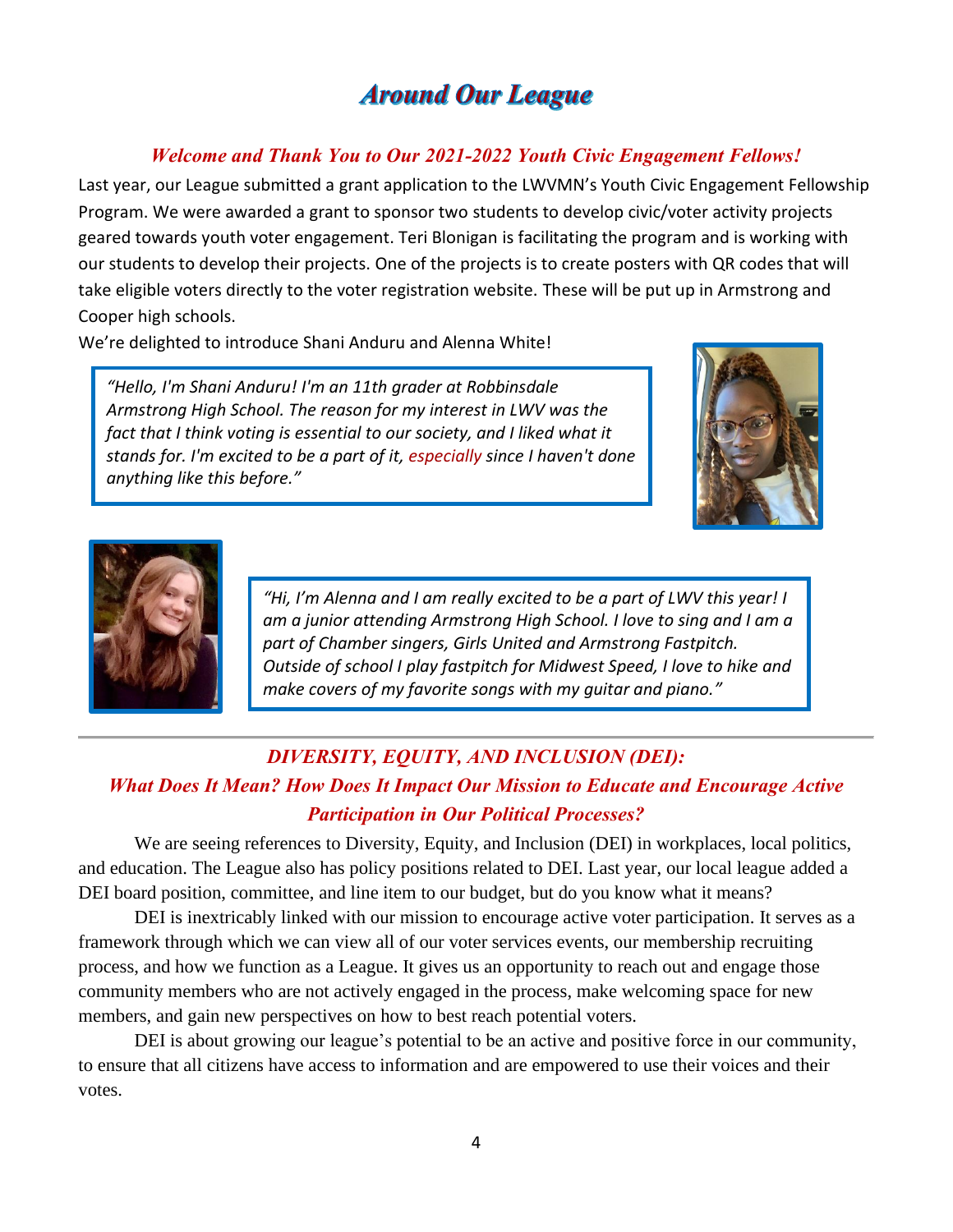

#### **Concurrences & Consensus**

This year, LWVMN has three issues for local leagues to consider for concurrence or consensus: Firearms Study, Death With Dignity/Medical Aid in Dying, and Metropolitan County Government Study. Information regarding these issues will be sent out via email. If you have trouble accessing the links, please call Michelle at 763-923-3787 or email: [lwvcnhepr@lwvmn.org](mailto:lwvcnhepr@lwvmn.org) to request mailed information.

#### **What is a concurrence versus a consensus?**

**Concurrence** is an agreement among a substantial number of members, reached after study, leading to acceptance, reaffirmation, or rejection of a *previously formulated statement of position*. **Consensus** is an agreement among a substantial number of members, reached after study, leading to the *formulation of a statement of position*.

#### **Resolution for concurrence on LWV Utah position on medical aid in dying**

The League of Women Voters Minnesota shall adopt into its Program for Action by concurrence the position on Medical Aid in Dying adopted by LWV Utah, as written below.

**1.** The League of Women Voters Minnesota believes state laws should grant the option for a terminally ill person to request medical assistance from a relevant, licensed physician to end one's life.

**2.** The League of Women Voters Minnesota believes such legislation should include safeguards against abuse for the dying and/or medical personnel.

#### **Resolution to conduct a consensus study on the LWVMN Firearms position**

The League of Women Voters Minnesota shall conduct a full consensus study to determine whether to change or add elements to its Firearms position in its Program for Action. The causes and effects of gun violence now exist in a vastly changed landscape that is important to understand in order to seek reasonable solutions.

**Reason for Study:** The Firearms Study Update Committee recommends a consensus study in order to address the changed landscape regarding firearms and firearm violence. The study would provide background information on several subjects including, but not limited to, changes in firearm technologies, court rulings affecting existing firearms regulations, populations most affected by gun violence, and a changed political landscape which has impacts on firearms and firearm violence.

#### **Consensus Questions in Response to Council of Metropolitan Leagues (CMAL) 2022 County Government Study**

#### *Purpose of the Study on County Government*

The purpose of this study is to update the 1975 position of the Council of Metropolitan Area Leagues of Women Voters on county government in the metropolitan area. The 1975 position was adopted following publication in January 1975 of its study "Seven Counties in Transition," a groundbreaking publication that compared, for the first time, the seven counties making up the newly-established metropolitan area as a geographic area subject to specific types of regulation by the newly-created Metropolitan Council. The 1975 study focused on the structure and functions of county government.

The study, questions, and individual ballot were emailed out to all members.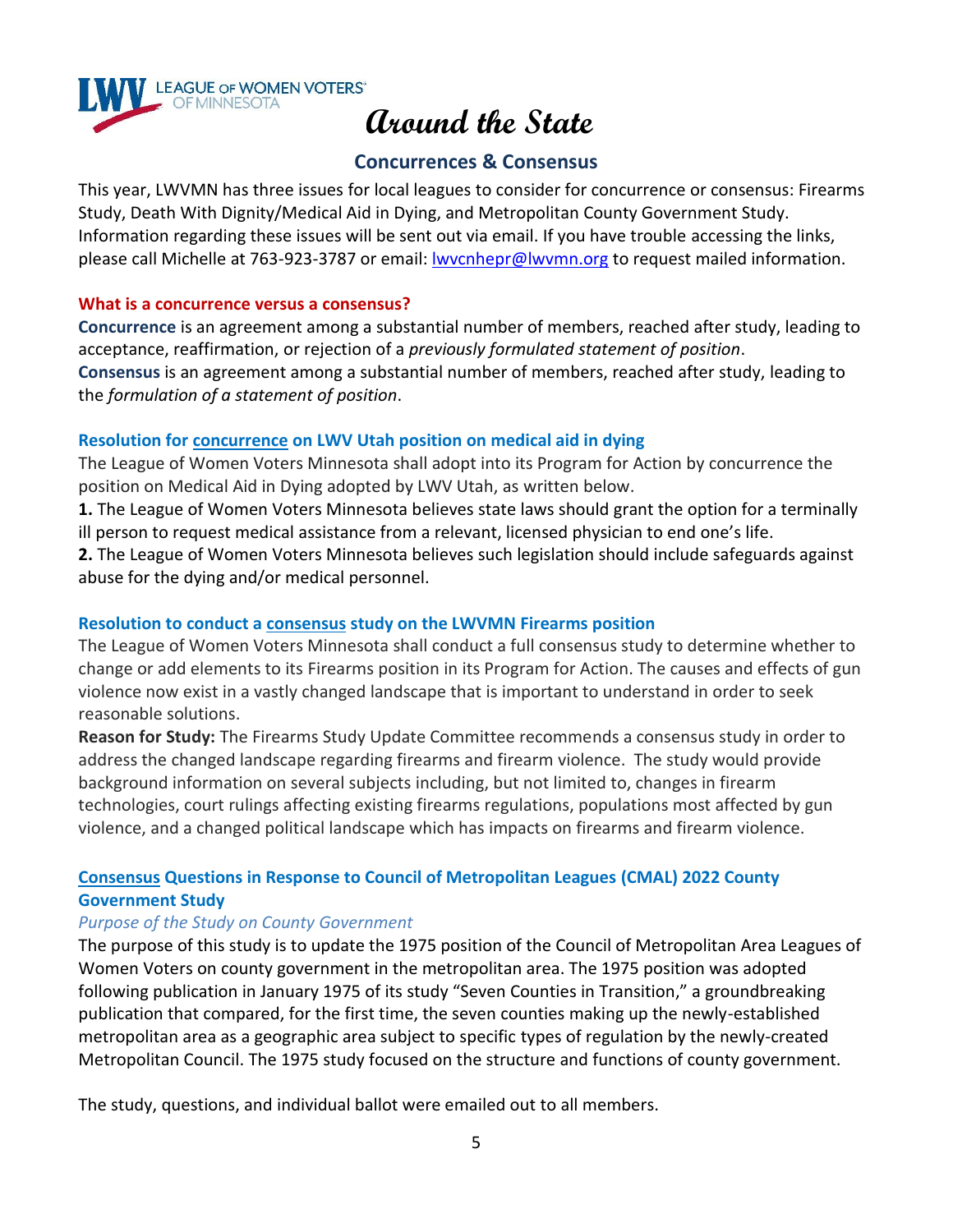## Volunteer Opportunities

**As we prepare for our 65th Annual Meeting, we are also seeking members who want to contribute more to the League's Mission over the next year. All volunteer positions are flexible,**

**requiring as much or as little time as you are able to devote it.**  *If everyone does a little, then no one has to do a lot!*



#### **COMMITTEE OPPORTUNITIES**

#### **Advocacy & Action**

• Looking for members to keep tabs on city council issues that would be of interest to our league. One representative for each city in our League to read city council agendas, which are posted online and potentially watch city council meetings if there are issues of interest.

#### **Membership**

- Committee members needed to generate ideas for and plan membership recruitment events.
- League mentors looking for members willing to be partnered with new League members to invite them to events, introduce them to other League members, and to make them feel welcomed to our League.

#### **Voter Service**

- Seeking Director for Voter Services
- Committee members to help plan voter registration events and outreach in our communities.

#### **Local Program**

- Members to plan annual public program on subject of community interest.
- Plan and organize local league events.

#### **National & State Program**

• Keep our local league apprised of LWVMN and LWVUS policy positions.

#### **Communications**

- The Voter Newsletter
- Know Your Government document and other printed materials
- Social Media-including Webpage, Facebook
- Public Relations

#### **Diversity, Equity, and Inclusion (DEI) Community Outreach**

- Cultivate connections/network with community organizations in service to DEI goals.
- Work with Voter Services to organize events/programs to provide voter education/resources to underserved communities.
- Work with Membership to create inclusive organizational environment for members.

There is a place for everyone in our League and choosing what you can contribute to the League helps to make us an effective and useful organization in our communities. If you're not sure what you can do or need more information, please call Michelle at 763.923.3787 or emai[l lwvcnhepr@lwvmn.org.](mailto:lwvcnhepr@lwvmn.org)

## You are critical to the League and together, we can be amazing!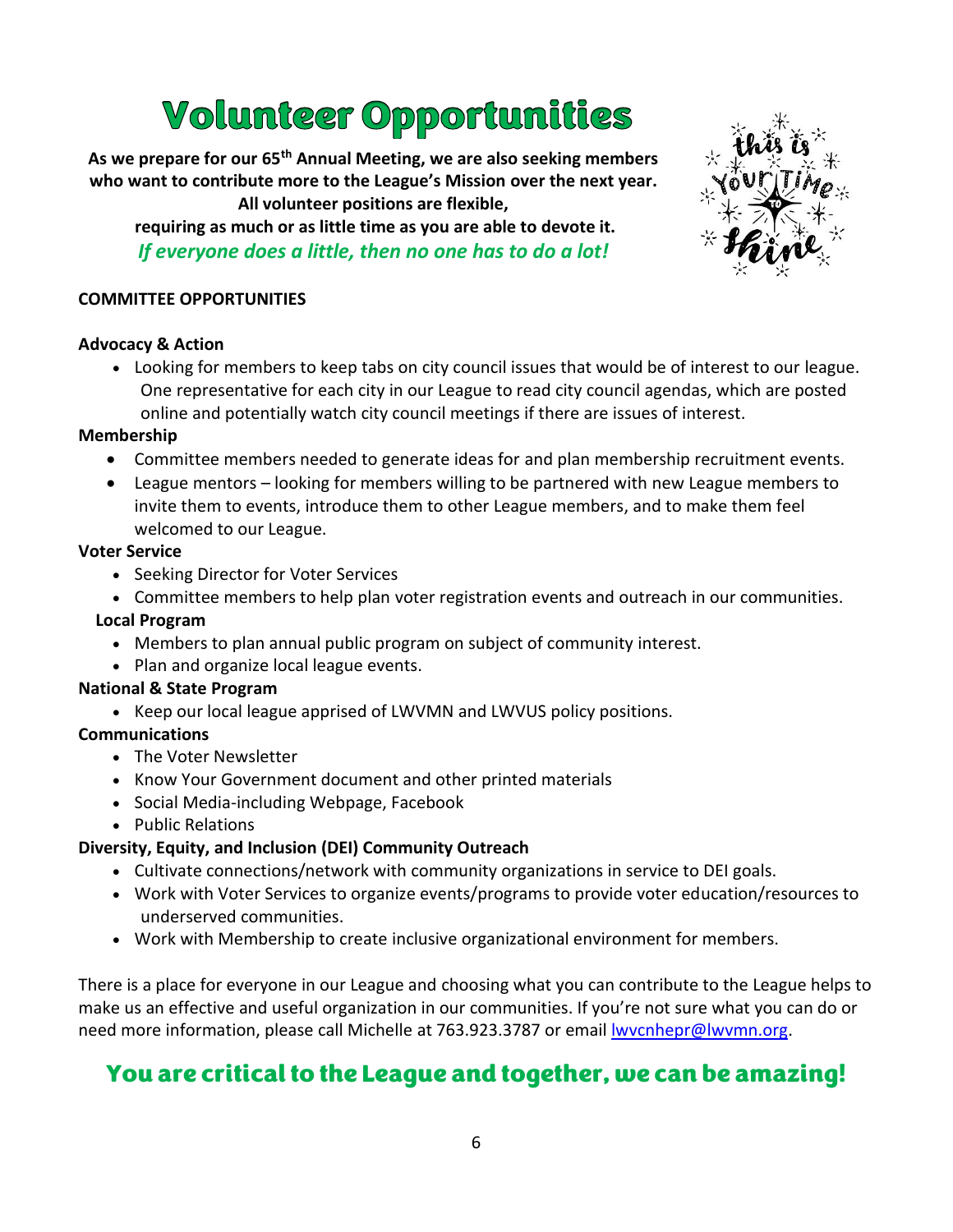## Did You Know?

Welcome to our new section, "Did you know?". There's a lot to learn about the League and we're going to share history, current policy issues, and profiles from the League of Women Voters.

### **Knowing Our History is the Way Forward**

The League was founded in 1920—just months before the ratification of the  $19<sup>th</sup>$  Amendment—by American suffragist Carrie Chapman Catt. Catt was a complicated character, a political operative, and by modern standards, yes, racist. While fighting for the 19th Amendment and lobbying Southern senators, she famously claimed, "White supremacy will be strengthened, not weakened, by women's suffrage."

These remarks are sometimes brushed over as a sign of the times or a political strategy. But actions speak louder than words, and our organization was not welcoming to women of color through most of our existence.

Even during the Civil Rights movement, the League was not as present as we should have been. While activists risked life and limb to register black voters in the South, the League's work and our leaders were late in joining to help protect all voters at the polls. It wasn't until 1966 that we reached our first position to combat discrimination. Still, our focus on social policy was from afar—not on the front lines.

Today, we acknowledge this shortcoming and that we have more work to do.

The League of Women Voters serves millions of voters in underrepresented communities across America every year, but as an organization, our membership does not always reflect the communities we serve. We are not only striving for better, we will do better.

- *Excerpted from LWV.org* 

## **There's a policy position for that?**

As some of us learned during our 2022 Lively Issues meeting, while the League is a nonpartisan organization, it does take strong public policy positions on all aspects of our government and political processes. We've seen from the three issues LWVMN is reviewing, that these issues impact our communities and our individual lives, as well as globally.

#### **The League's Position on Arms Control**

*Statement of Position on Arms Control, as announced by the National Board, December 1983 and updated by the 2010 Convention:* The League of Women Voters of the United States believes that arms control measures are essential to reduce the risk of war and increase global stability.

Toward that end, the U.S. government should give the highest level of importance to arms control efforts that:

- Limit or reduce the quantity of weapons;
- Limit proliferation and prohibit first use of nuclear weapons;
- Prohibit first use and possession of chemical, biological, and radiological weapons;
- Prohibit explosive testing of nuclear weapons; and

• Reduce tensions in order to prevent situations in which weapons might be used.

> **You can read more about LWVMN and LWVUS policy positions at https://www.lwvmn.org/our-positions**